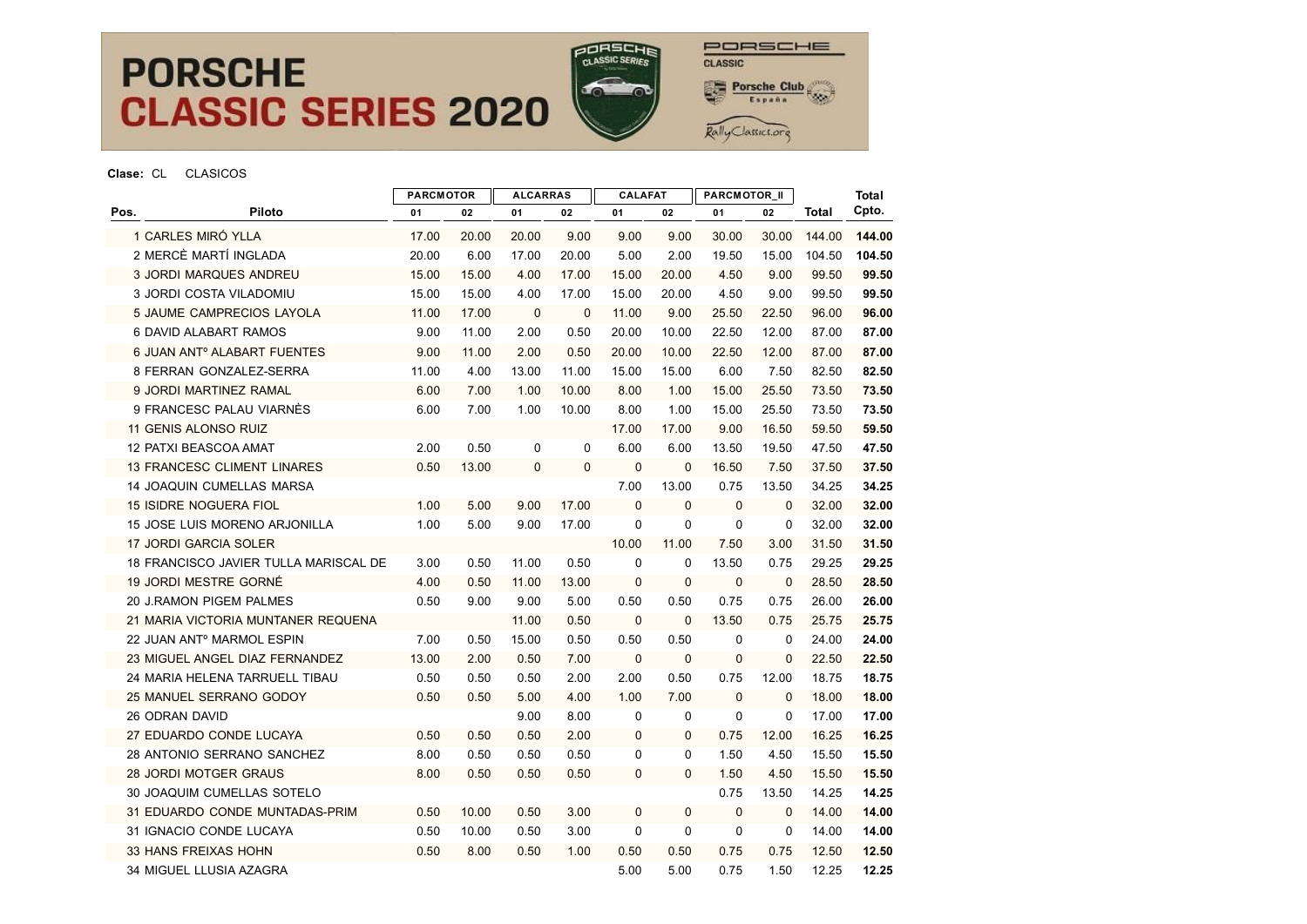

PORSCHE CLASSIC **Porsche Club** 

Rally Classics.org

|                              |                                      | <b>PARCMOTOR</b><br><b>ALCARRAS</b> |      |             |              | <b>CALAFAT</b> |              | PARCMOTOR_II |              |       | <b>Total</b> |
|------------------------------|--------------------------------------|-------------------------------------|------|-------------|--------------|----------------|--------------|--------------|--------------|-------|--------------|
| Pos.                         | Piloto                               | 01                                  | 02   | 01          | 02           | 01             | 02           | 01           | 02           | Total | Cpto.        |
| 34 JOAN RIBERAS BARGALLÓ     |                                      |                                     |      |             |              | 0.50           | 0.50         | 10.50        | 0.75         | 12.25 | 12.25        |
|                              | 36 JESÚS MARÍA SALES FUERTES         | 0.50                                | 0.50 | 9.00        | 0.50         | $\mathbf 0$    | $\mathbf 0$  | $\mathbf 0$  | $\Omega$     | 10.50 | 10.50        |
|                              | 37 MANUEL GARRIGA CASAS              | 0.50                                | 0.50 | 5.00        | 4.00         | $\mathbf 0$    | $\mathbf 0$  | $\mathbf 0$  | $\mathbf 0$  | 10.00 | 10.00        |
| 38 RAMON LLOP PIQUE          |                                      |                                     |      | 3.00        | 6.00         | $\mathbf 0$    | $\Omega$     | $\Omega$     | 0            | 9.00  | 9.00         |
|                              | 39 RAMÓN ESPINET MESTRE              | 0.50                                | 0.50 | 0.50        | 0.50         | 0.50           | 5.00         | $\mathbf{0}$ | $\mathbf{0}$ | 7.50  | 7.50         |
| 40 JOSE SALES SERNA          |                                      |                                     |      | 0.50        | 0.50         | 0.50           | 5.00         | $\mathbf 0$  | 0            | 6.50  | 6.50         |
| <b>41 MARC MAYORAL</b>       |                                      | 5.00                                | 1.00 | $\mathbf 0$ | $\mathbf 0$  | $\mathbf 0$    | $\mathbf 0$  | $\Omega$     | $\Omega$     | 6.00  | 6.00         |
| <b>42 JAVIER FRANCO SALA</b> |                                      |                                     |      |             |              | 0.50           | 5.00         | $\Omega$     | $\mathbf 0$  | 5.50  | 5.50         |
|                              | 42 ALBERTO FRANCO ESTEVA             |                                     |      |             |              | 0.50           | 5.00         | $\mathbf 0$  | $\mathbf 0$  | 5.50  | 5.50         |
| 44 EMILI PUCHAL PIQUÉ        |                                      | 0.50                                | 3.00 | 0           | 0            | 0              | 0            | 0.75         | 0.75         | 5.00  | 5.00         |
|                              | 45 CARLOS BARTÉS BLÁZQUEZ            | 0.50                                | 0.50 | 0.50        | 0.50         | 0.50           | 0.50         | 0.75         | 0.75         | 4.50  | 4.50         |
| <b>46 CARMINE IANDOLI</b>    |                                      |                                     |      |             |              |                |              | 3.00         | 0.75         | 3.75  | 3.75         |
| <b>47 VEDAT BARHA SABAN</b>  |                                      | 3.00                                | 0.50 | $\mathbf 0$ | $\mathbf 0$  | $\mathbf 0$    | $\mathbf 0$  | $\mathbf 0$  | $\Omega$     | 3.50  | 3.50         |
|                              | 47 LLUÍS PORTAL CANIVELL             |                                     |      |             |              | 3.00           | 0.50         | 0            | $\mathbf 0$  | 3.50  | 3.50         |
|                              | 47 JUAN MANUEL ANDREU TORRADO        | 0.50                                | 0.50 | 0.50        | 0.50         | $\mathbf 0$    | $\Omega$     | 0.75         | 0.75         | 3.50  | 3.50         |
|                              | 50 TOMAS GUBIANES BLANCH             | 0.50                                | 0.50 | 0           | 0            | $\mathbf 0$    | 0            | 0.75         | 0.75         | 2.50  | 2.50         |
|                              | 50 PATXI-JAVIER DE BEASCOA HELGUERA  | 2.00                                | 0.50 | 0           | $\mathbf 0$  | $\pmb{0}$      | $\mathbf 0$  | $\mathbf 0$  | $\mathbf 0$  | 2.50  | 2.50         |
|                              | 50 MARC TARRUELL TIBAU               |                                     |      |             |              | 2.00           | 0.50         | $\mathbf 0$  | $\mathbf 0$  | 2.50  | 2.50         |
|                              | 50 JOSEP CASTELLVÍ SANTIGOSA         | 0.50                                | 0.50 | 0           | $\Omega$     | $\mathbf 0$    | $\mathbf{0}$ | 0.75         | 0.75         | 2.50  | 2.50         |
|                              | 50 JORDI MEDICO GONZALEZ             |                                     |      |             |              | 0.50           | 0.50         | 0.75         | 0.75         | 2.50  | 2.50         |
|                              | 50 JAUME TOBELLA AGUILERA            | 0.50                                | 0.50 | $\Omega$    | $\mathbf{0}$ | $\mathbf 0$    | $\mathbf{0}$ | 0.75         | 0.75         | 2.50  | 2.50         |
|                              | 50 FERRAN MEDICO MEDINA              |                                     |      |             |              | 0.50           | 0.50         | 0.75         | 0.75         | 2.50  | 2.50         |
|                              | 50 CARLOS BELTRAN ANDREU             |                                     |      |             |              | 0.50           | 0.50         | 0.75         | 0.75         | 2.50  | 2.50         |
|                              | 50 JAVIER AGUILAR GUINDULAIN         |                                     |      |             |              | 0.50           | 0.50         | 0.75         | 0.75         | 2.50  | 2.50         |
|                              | 59 MIREIA AGUIRRE NOGUERA            |                                     |      |             |              |                |              | 0.75         | 1.50         | 2.25  | 2.25         |
| 60 MARTI FAGEDA PLA          |                                      | 0.50                                | 0.50 | 0.50        | 0.50         | 0              | 0            | $\mathbf 0$  | 0            | 2.00  | 2.00         |
|                              | 60 JOAQUIM FAUSTO DOMINGOS DE ALMEID | 0.50                                | 0.50 | 0.50        | 0.50         | $\mathbf 0$    | $\mathbf{0}$ | $\mathbf{0}$ | $\mathbf 0$  | 2.00  | 2.00         |
|                              | 60 HENRICO PUTTENSTEIN               | 0.50                                | 0.50 | 0           | $\mathbf 0$  | 0.50           | 0.50         | $\mathbf 0$  | 0            | 2.00  | 2.00         |
|                              | 60 EVALDO MARTÍN ZATORRE             | 0.50                                | 0.50 | $\mathbf 0$ | $\Omega$     | 0.50           | 0.50         | $\mathbf{0}$ | $\Omega$     | 2.00  | 2.00         |
|                              | 60 RICARDO WESTERMAN FERREIRA        | 0.50                                | 0.50 | 0.50        | 0.50         | 0              | $\mathbf 0$  | $\mathbf 0$  | $\mathbf 0$  | 2.00  | 2.00         |
| 60 RAUL ROMERO GALAN         |                                      | 0.50                                | 0.50 | 0.50        | 0.50         | 0              | $\mathbf 0$  | $\mathbf 0$  | $\mathbf{0}$ | 2.00  | 2.00         |
|                              | 66 XAVIER CALVO PUIGVERT             |                                     |      |             |              |                |              | 0.75         | 0.75         | 1.50  | 1.50         |
|                              | 66 SERGIO RAMOS LUCHENA              |                                     |      |             |              |                |              | 0.75         | 0.75         | 1.50  | 1.50         |
|                              | 66 ORIOL TOBELLA FERNANDEZ           |                                     |      |             |              |                |              | 0.75         | 0.75         | 1.50  | 1.50         |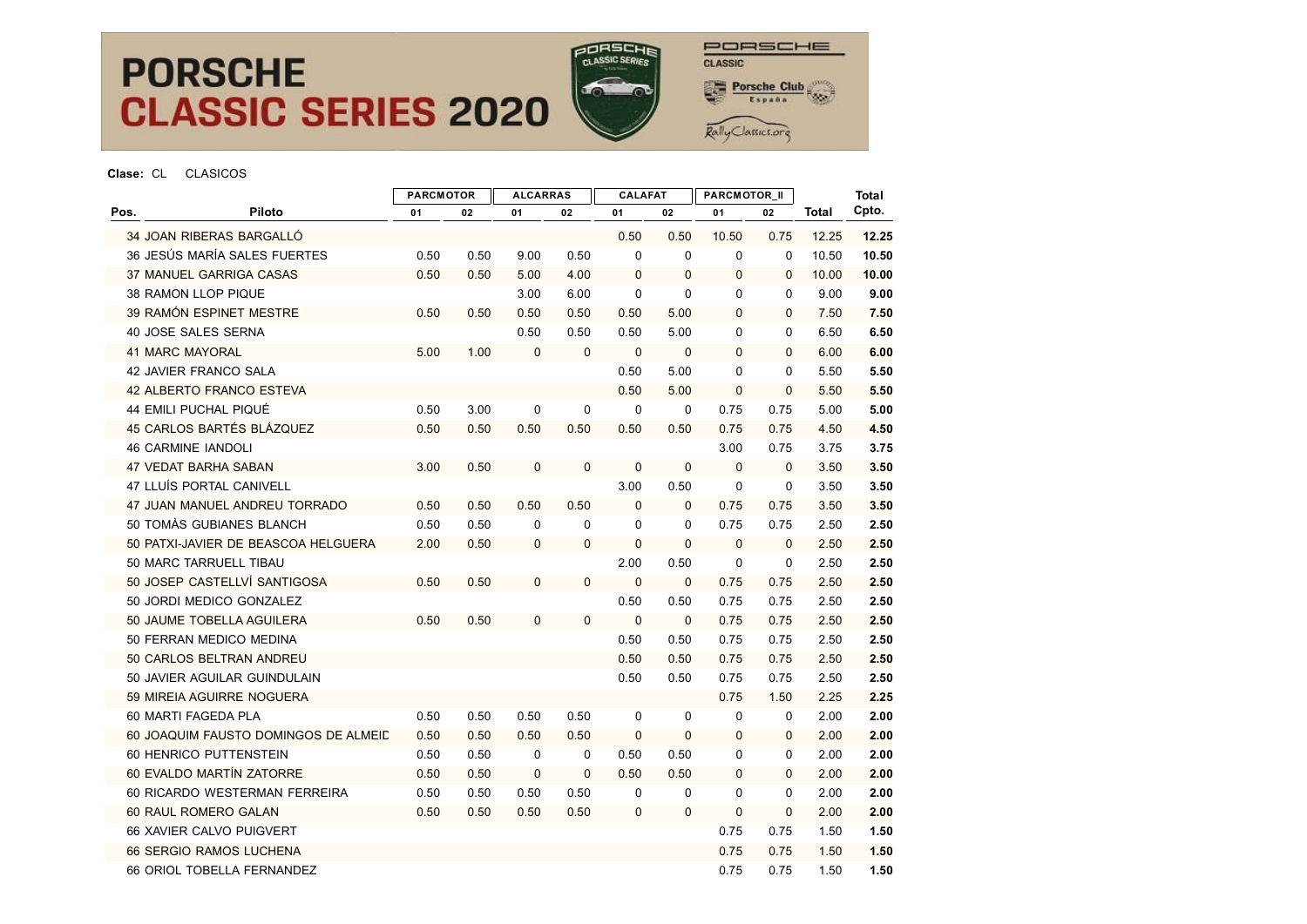

PORSCHE CLASSIC **Porsche Club** Rally Classics.org

|                       |                                 | <b>PARCMOTOR</b> |      | <b>ALCARRAS</b> |             | <b>CALAFAT</b> |              | PARCMOTOR_II |              |              | <b>Total</b> |
|-----------------------|---------------------------------|------------------|------|-----------------|-------------|----------------|--------------|--------------|--------------|--------------|--------------|
| Pos.                  | Piloto                          | 01               | 02   | 01              | 02          | 01             | 02           | 01           | 02           | <b>Total</b> | Cpto.        |
| 66 MARC MARTIN ALONSO |                                 |                  |      |                 |             |                |              | 0.75         | 0.75         | 1.50         | 1.50         |
|                       | 66 MANEL ARROYO PEREZ           |                  |      |                 |             |                |              | 0.75         | 0.75         | 1.50         | 1.50         |
|                       | 66 LAURA DÍAZ FERNÁNDEZ         |                  |      |                 |             |                |              | 0.75         | 0.75         | 1.50         | 1.50         |
|                       | 66 JOSEP EGUI JULIÀ             |                  |      |                 |             |                |              | 0.75         | 0.75         | 1.50         | 1.50         |
|                       | 66 JORDI MARCÓ GRACIA           |                  |      |                 |             |                |              | 0.75         | 0.75         | 1.50         | 1.50         |
| 66 JAN EGUI COSTA     |                                 |                  |      |                 |             |                |              | 0.75         | 0.75         | 1.50         | 1.50         |
|                       | 66 DANI BLASCO CALPENA          |                  |      |                 |             |                |              | 0.75         | 0.75         | 1.50         | 1.50         |
|                       | 66 CARLES GARCIA VILA           |                  |      |                 |             |                |              | 0.75         | 0.75         | 1.50         | 1.50         |
|                       | 66 ÁLVARO GIRÓ ZULETA DE REALES |                  |      |                 |             |                |              | 0.75         | 0.75         | 1.50         | 1.50         |
|                       | <b>66 OSCAR BARDINA VICENTE</b> |                  |      |                 |             |                |              | 0.75         | 0.75         | 1.50         | 1.50         |
| 66 ALEX RIMBAU        |                                 |                  |      |                 |             |                |              | 0.75         | 0.75         | 1.50         | 1.50         |
|                       | 66 ALEIX GUBIANES ALCEDO        |                  |      |                 |             |                |              | 0.75         | 0.75         | 1.50         | 1.50         |
|                       | 66 ALBERT CALVO VIÑAS           |                  |      |                 |             |                |              | 0.75         | 0.75         | 1.50         | 1.50         |
|                       | 82 VICTOR SAGI MONTPLET         |                  |      |                 |             | 0.50           | 0.50         | 0            | 0            | 1.00         | 1.00         |
|                       | 82 OSCAR PECANINS CASANOVAS     | 0.50             | 0.50 | $\mathbf 0$     | $\mathbf 0$ | $\mathbf 0$    | $\mathbf 0$  | $\mathbf 0$  | 0            | 1.00         | 1.00         |
|                       | 82 OCTAVI MORENO GRIERA         |                  |      |                 |             | 0.50           | 0.50         | 0            | 0            | 1.00         | 1.00         |
|                       | 82 MANUEL GIGO FERNANDEZ        |                  |      |                 |             | 0.50           | 0.50         | $\mathbf 0$  | $\mathbf{0}$ | 1.00         | 1.00         |
|                       | 82 MANUEL GIGO ATIENZA          |                  |      |                 |             | 0.50           | 0.50         | $\mathbf 0$  | 0            | 1.00         | 1.00         |
|                       | 82 JOSEP ESTEVE GARCIA          |                  |      | 0.50            | 0.50        | $\mathbf 0$    | $\mathbf{0}$ | $\mathbf 0$  | $\Omega$     | 1.00         | 1.00         |
|                       | 82 JOSÉ LUIS HERRERO BULLICH    |                  |      | 0.50            | 0.50        | $\mathbf 0$    | 0            | 0            | 0            | 1.00         | 1.00         |
|                       | 82 JORDI SOBREVALS MADORELL     |                  |      | 0.50            | 0.50        | 0              | $\mathbf 0$  | $\mathbf 0$  | 0            | 1.00         | 1.00         |
|                       | 82 JORDI PRENAFETA SABATELL     |                  |      |                 |             | 0.50           | 0.50         | 0            | 0            | 1.00         | 1.00         |
|                       | 82 JORDI PONS LLUVIÀ            |                  |      |                 |             | 0.50           | 0.50         | 0            | 0            | 1.00         | 1.00         |
|                       | 82 JORDI FANLO CRUZ             |                  |      |                 |             | 0.50           | 0.50         | $\Omega$     | $\Omega$     | 1.00         | 1.00         |
|                       | 82 JACOBO CASANOVAS GUERIN      | 0.50             | 0.50 | $\mathbf 0$     | $\mathbf 0$ | $\Omega$       | $\mathbf{0}$ | $\mathbf 0$  | $\mathbf{0}$ | 1.00         | 1.00         |
| 82 IÑAKI ROURA        |                                 | 0.50             | 0.50 | 0               | 0           | 0              | $\mathbf 0$  | 0            | 0            | 1.00         | 1.00         |
|                       | 82 INÉS BAGUÉ FAURA             |                  |      |                 |             | 0.50           | 0.50         | $\mathbf 0$  | $\mathbf{0}$ | 1.00         | 1.00         |
|                       | 82 FRÉDÉRIC MISI BLANCHARD      |                  |      | 0.50            | 0.50        | 0              | 0            | 0            | 0            | 1.00         | 1.00         |
|                       | 82 FRÉDÉRIC BLANCHARD BLANCHARD |                  |      | 0.50            | 0.50        | $\mathbf 0$    | $\mathbf{0}$ | $\mathbf 0$  | $\mathbf{0}$ | 1.00         | 1.00         |
|                       | 82 FCO. BORJA HERRERO BULLICH   |                  |      | 0.50            | 0.50        | 0              | 0            | 0            | 0            | 1.00         | 1.00         |
|                       | 82 ERIC DE MIGUEL SERENA        |                  |      | 0.50            | 0.50        | $\mathbf 0$    | $\mathbf 0$  | $\mathbf 0$  | $\mathbf{0}$ | 1.00         | 1.00         |
|                       | 82 ENRIC CLUA ROIG              |                  |      |                 |             | 0.50           | 0.50         | 0            | 0            | 1.00         | 1.00         |
| 82 ENRIC CLUA GIRO    |                                 |                  |      |                 |             | 0.50           | 0.50         | 0            | $\mathbf{0}$ | 1.00         | 1.00         |
| 82 NICOLAS MISI       |                                 |                  |      | 0.50            | 0.50        | $\Omega$       | $\Omega$     | $\mathbf{0}$ | 0            | 1.00         | 1.00         |